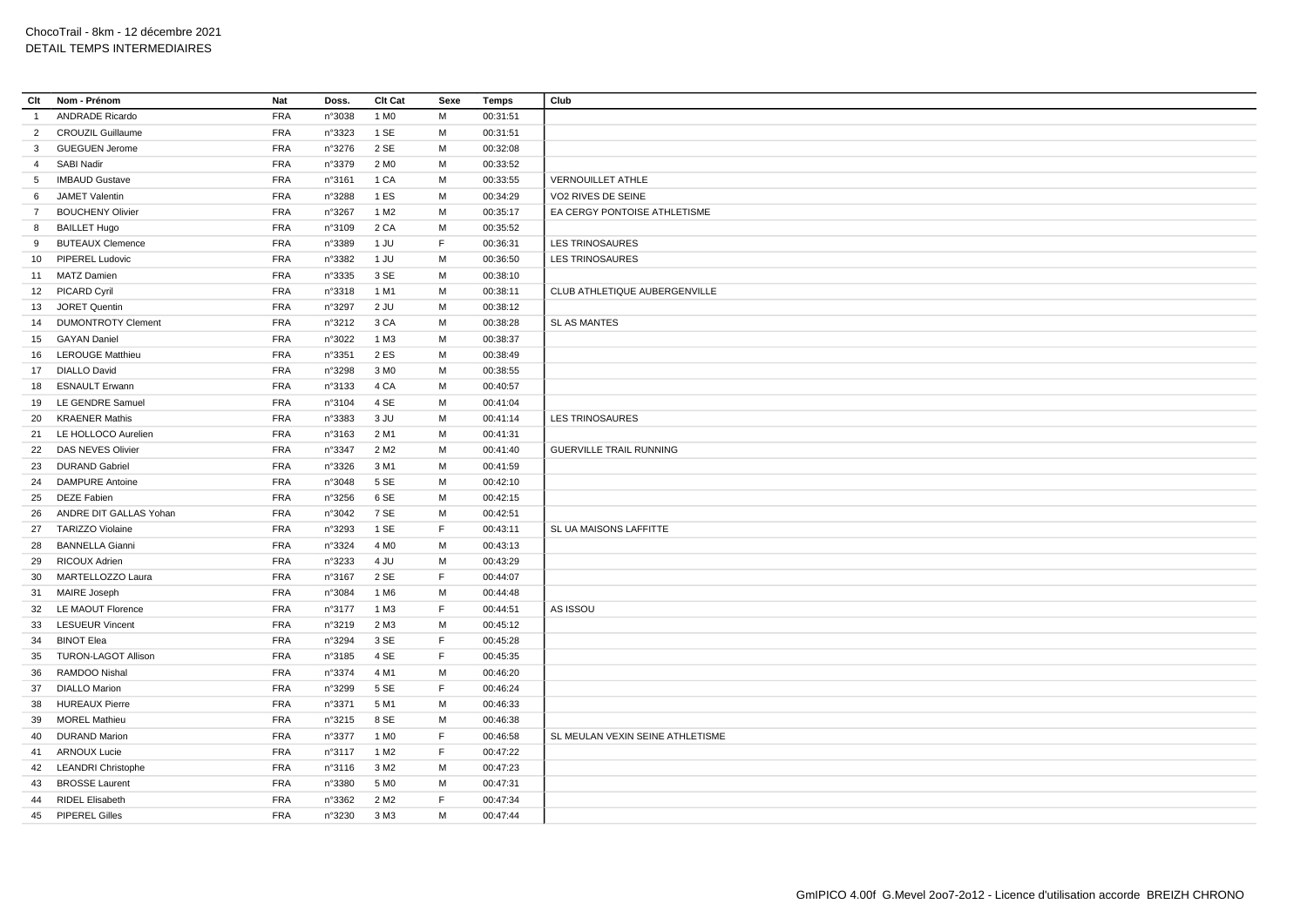| Clt | Nom - Prénom             | Nat        | Doss.  | Clt Cat          | Sexe        | <b>Temps</b> | Club                             |
|-----|--------------------------|------------|--------|------------------|-------------|--------------|----------------------------------|
| 46  | <b>LAMOUCHE Valentin</b> | <b>FRA</b> | n°3171 | 5 CA             | M           | 00:48:02     |                                  |
| 47  | LEVESQUES Hector         | FRA        | n°3143 | 3 ES             | M           | 00:48:23     |                                  |
| 48  | <b>BOURDEAU Noe</b>      | FRA        | n°3066 | 5 JU             | M           | 00:48:24     |                                  |
| 49  | <b>LEVIEIL Celine</b>    | <b>FRA</b> | n°3372 | 3 M <sub>2</sub> | F           | 00:48:30     | SL MEULAN VEXIN SEINE ATHLETISME |
| 50  | JEANNEAU Sebastien       | <b>FRA</b> | n°3260 | 4 M <sub>2</sub> | M           | 00:48:40     |                                  |
| 51  | <b>MOREAU</b> Sebastien  | <b>FRA</b> | n°3337 | 6 M1             | М           | 00:48:50     |                                  |
| 52  | <b>FOUCHE Olivier</b>    | <b>FRA</b> | n°3112 | 5 M <sub>2</sub> | M           | 00:48:59     |                                  |
| 53  | <b>HOMO Audrey</b>       | <b>FRA</b> | n°3183 | 6 SE             | F.          | 00:49:00     |                                  |
| 54  | <b>GEFFRAYE Francois</b> | <b>FRA</b> | n°3225 | 1 M4             | M           | 00:49:13     | <b>TRIAXION</b>                  |
| 55  | <b>PIPEREL Gwladys</b>   | <b>FRA</b> | n°3231 | 1 ES             | F           | 00:49:13     |                                  |
| 56  | DE LUSTRAC Beatrice      | <b>FRA</b> | n°3291 | 1 M4             | F           | 00:49:27     |                                  |
| 57  | JEGU Olivier             | <b>FRA</b> | n°3343 | 2 M4             | M           | 00:49:44     |                                  |
| 58  | <b>LAPIERRE Cathy</b>    | <b>FRA</b> | n°3339 | 2 M <sub>0</sub> | F           | 00:49:47     | SL VAUREAL ATHLETISME            |
|     | 59 TITREVILLE Bernard    | <b>FRA</b> | n°3289 | 1 M <sub>8</sub> | M           | 00:49:47     | <b>SL AS MANTES</b>              |
| 60  | <b>RICHER Jerome</b>     | <b>FRA</b> | n°3170 | 6 M <sub>2</sub> | M           | 00:49:53     |                                  |
| 61  | CAILLOUX Christophe      | <b>FRA</b> | n°3182 | 7 M1             | M           | 00:50:03     |                                  |
| 62  | PEREZ MOUNDI Frederique  | <b>FRA</b> | n°3352 | 4 M <sub>2</sub> | F.          | 00:50:22     | SL VAUREAL ATHLETISME            |
| 63  | <b>SORIN Gaetan</b>      | <b>FRA</b> | n°3065 | 4 M3             | M           | 00:50:46     |                                  |
| 64  | <b>TUTARD Maximilien</b> | <b>FRA</b> | n°3332 | 9 SE             | M           | 00:50:48     |                                  |
| 65  | <b>FOUGERON Benoit</b>   | <b>FRA</b> | n°3218 | 8 M1             | M           | 00:50:54     |                                  |
| 66  | LIRZIN Joanna            | <b>FRA</b> | n°3331 | 5 M <sub>2</sub> | F           | 00:50:57     |                                  |
| 67  | <b>DUCROCQ Kevin</b>     | <b>FRA</b> | n°3286 | 10 SE            | M           | 00:51:03     |                                  |
| 68  | <b>LELLI Giulia</b>      | <b>FRA</b> | n°3102 | 7 SE             | F           | 00:51:14     |                                  |
| 69  | <b>CAZENAVE Sophie</b>   | <b>FRA</b> | n°3013 | 6 M <sub>2</sub> | F           | 00:51:19     |                                  |
|     | 70 QUELLIER Franck       | <b>FRA</b> | n°3312 | 5 M3             | M           | 00:51:20     | ANDRESY ATHLETISME               |
|     | 71 CARLIER Elodie        | <b>FRA</b> | n°3310 | 2 ES             | F.          | 00:51:24     | ANDRESY ATHLETISME               |
|     | 72 OLIVIER Sylvie        | FRA        | n°3296 | 2 M4             | F           | 00:51:29     |                                  |
|     | 73 LE GALL Eric          | <b>FRA</b> | n°3257 | 7 M <sub>2</sub> | M           | 00:51:47     |                                  |
| 74  | DELSERAY Jean-luc        | FRA        | n°3148 | 3 M4             | M           | 00:51:47     |                                  |
| 75  | <b>MORY Nabila</b>       | FRA        | n°3069 | 2 M3             | F           | 00:51:47     |                                  |
| 76  | DE MILLEVILLE Maylis     | <b>FRA</b> | n°3014 | 1 M1             | F           | 00:51:47     |                                  |
| 77  | <b>BONNOT Guillaume</b>  | FRA        | n°3264 | 6 M3             | M           | 00:52:12     |                                  |
| 78  | <b>CRETELLE Florence</b> | <b>FRA</b> | n°3327 | 3 M4             | $\mathsf F$ | 00:52:12     |                                  |
|     | 79 MARAN Agnes           | <b>FRA</b> | n°3265 | 2 M1             | F           | 00:52:20     |                                  |
| 80  | <b>MASSE Mathias</b>     | <b>FRA</b> | n°3190 | 4 ES             | M           | 00:52:22     |                                  |
| 81  | <b>LEVIEIL Laura</b>     | FRA        | n°3191 | 3 ES             | $\mathsf F$ | 00:52:23     | SL MEULAN VEXIN SEINE ATHLETISME |
| 82  | <b>CAPON Clemence</b>    | <b>FRA</b> | n°3282 | 1 CA             | F           | 00:53:02     |                                  |
| 83  | <b>ERCKENER Maeva</b>    | <b>FRA</b> | n°3281 | 4 ES             | F.          | 00:53:04     |                                  |
| 84  | DE LUCA Alban            | FRA        | n°3094 | 6 M <sub>0</sub> | M           | 00:53:18     |                                  |
| 85  | CYTWINSKI Angelina       | <b>FRA</b> | n°3046 | 2 JU             | F.          | 00:53:19     |                                  |
| 86  | <b>LEVESQUE Vincent</b>  | FRA        | n°3008 | 7 M <sub>0</sub> | M           | 00:53:28     |                                  |
| 87  | <b>FARTHOUAT Benot</b>   | <b>FRA</b> | n°3390 | 7 M3             | M           | 00:53:28     |                                  |
| 88  | HUET LE HOLLOCO Sandra   | FRA        | n°3162 | 7 M <sub>2</sub> | F           | 00:53:42     |                                  |
| 89  | <b>FRIOT Stanislas</b>   | <b>FRA</b> | n°3150 | 9 M1             | M           | 00:53:46     |                                  |
| 90  | <b>MANET Ludovic</b>     | <b>FRA</b> | n°3328 | 8 M3             | M           | 00:53:48     |                                  |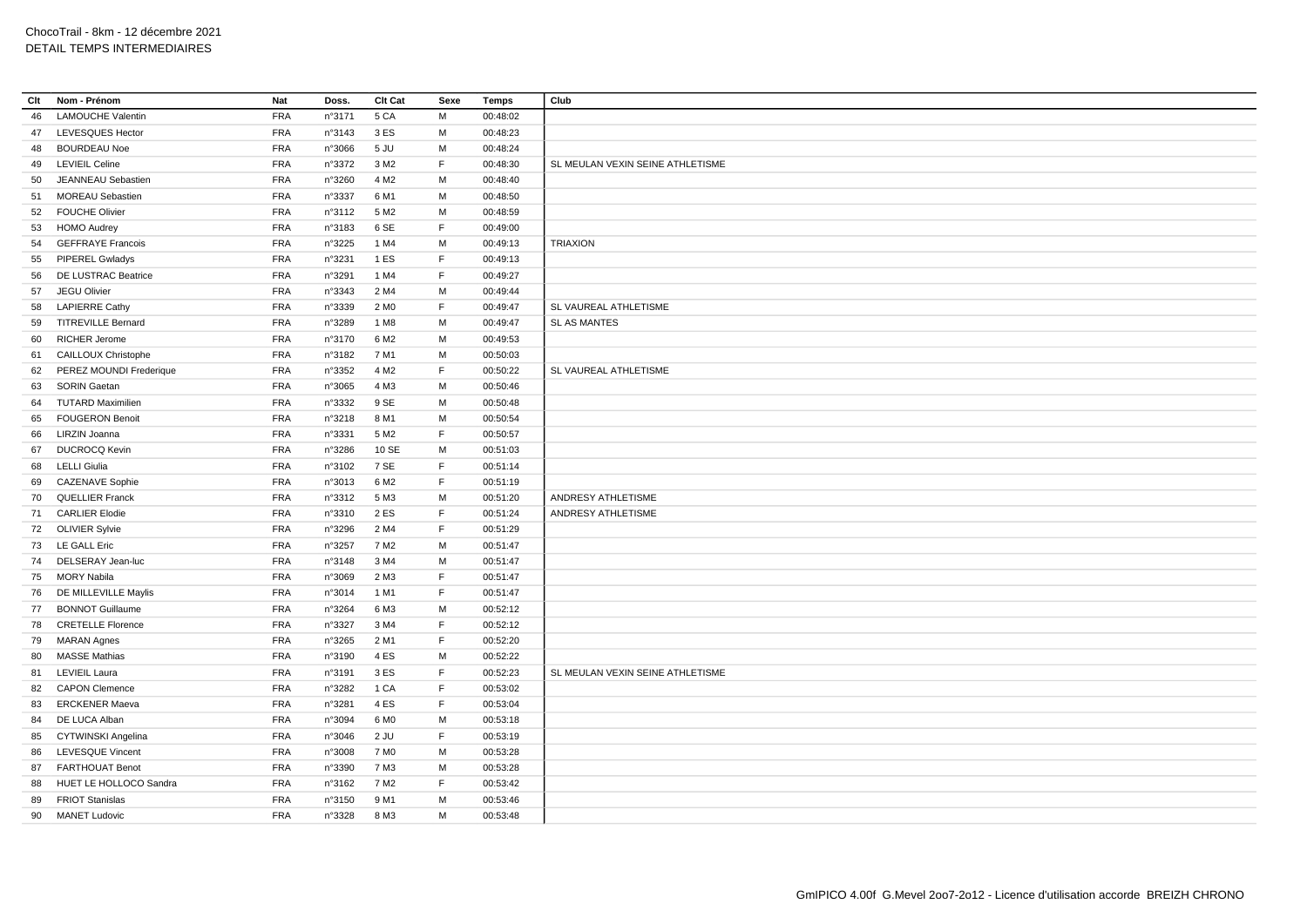| Clt | Nom - Prénom                 | Nat        | Doss.  | Clt Cat           | Sexe        | <b>Temps</b> | Club                         |
|-----|------------------------------|------------|--------|-------------------|-------------|--------------|------------------------------|
| 91  | <b>DELSERAY</b> Isabelle     | <b>FRA</b> | n°3174 | 4 M4              | F           | 00:53:51     | <b>BONDOUFLE AC</b>          |
| 92  | <b>BAYET Marie</b>           | <b>FRA</b> | n°3290 | 8 SE              | F           | 00:53:55     |                              |
| 93  | <b>GALLET Suzana</b>         | <b>FRA</b> | n°3358 | 3 M1              | F           | 00:53:55     |                              |
| 94  | <b>GERONIMI</b> Jean-jacques | <b>FRA</b> | n°3355 | 1 M <sub>5</sub>  | M           | 00:54:03     |                              |
| 95  | <b>LANDRY Celine</b>         | <b>FRA</b> | n°3376 | 8 M <sub>2</sub>  | F           | 00:54:10     | EA CERGY PONTOISE ATHLETISME |
| 96  | <b>LANDRY Pascal</b>         | <b>FRA</b> | n°3375 | 8 M <sub>2</sub>  | M           | 00:54:11     |                              |
| 97  | <b>ROUYER Mila</b>           | <b>FRA</b> | n°3125 | 9 SE              | F           | 00:54:19     |                              |
|     | <b>BACQUIE Olivia</b>        | <b>FRA</b> |        | 10 SE             | F.          | 00:54:20     |                              |
| 98  |                              |            | n°3126 |                   |             |              |                              |
| 99  | <b>RICOUX Remy</b>           | FRA        | n°3234 | 9 M3              | M           | 00:54:25     |                              |
| 100 | <b>MAIRE Catherine</b>       | <b>FRA</b> | n°3085 | 1 M <sub>5</sub>  | F           | 00:54:33     |                              |
| 101 | <b>CLINQUART Claire</b>      | <b>FRA</b> | n°3077 | 9 M <sub>2</sub>  | E           | 00:54:35     |                              |
|     | 102 AHDJOUDJ Sabrina         | <b>FRA</b> | n°3309 | 4 M1              | F           | 00:54:43     |                              |
|     | 103 LEGER Jocelyne           | <b>FRA</b> | n°3110 | 1 M <sub>6</sub>  | F           | 00:54:49     |                              |
|     | 104 ANDRE Armelle            | FRA        | n°3064 | 10 M <sub>2</sub> | F           | 00:54:50     |                              |
|     | 105 VITARD Valerie           | <b>FRA</b> | n°3263 | 5 M4              | F           | 00:54:50     |                              |
|     | 106 DANNE Marion             | <b>FRA</b> | n°3090 | 3 M <sub>0</sub>  | $\mathsf F$ | 00:54:55     |                              |
|     | 107 GRANCHETTE Nicolas       | <b>FRA</b> | n°3252 | 11 SE             | M           | 00:54:57     |                              |
|     | 108 LEROY Claire             | <b>FRA</b> | n°3360 | 6 M4              | F           | 00:54:57     |                              |
|     | 109 GASCHIN Christian        | <b>FRA</b> | n°3368 | 10 M3             | M           | 00:55:07     |                              |
|     | 110 LEGER Pascal             | <b>FRA</b> | n°3067 | 2 M <sub>5</sub>  | M           | 00:55:11     |                              |
|     | 111 WILHELM Hugo             | <b>FRA</b> | n°3178 | 5 ES              | м           | 00:55:27     |                              |
|     | 112 TINCHANT Florie          | <b>FRA</b> | n°3284 | 11 SE             | F           | 00:55:30     |                              |
|     | 113 BEQUET Raquel            | <b>FRA</b> | n°3093 | 5 M1              | F.          | 00:55:35     |                              |
|     | 114 TINCHANT Julie           | <b>FRA</b> | n°3285 | 12 SE             | F           | 00:55:36     |                              |
|     | 115 ROGER Claire             | <b>FRA</b> | n°3306 | 13 SE             | F           | 00:55:37     |                              |
|     | 116 CAPON Jean vincent       | <b>FRA</b> | n°3283 | 9 M <sub>2</sub>  | M           | 00:55:38     |                              |
|     | 117 PAULAIS Claire           | <b>FRA</b> | n°3197 | 14 SE             | F.          | 00:55:42     |                              |
|     | 118 DESCHRYVER Amelie        | <b>FRA</b> | n°3009 | 4 M <sub>0</sub>  | E           | 00:55:43     | <b>MEUDON TRIATHLON</b>      |
|     | 119 MAURO Claire             | <b>FRA</b> | n°3200 | 5 M <sub>0</sub>  | $\mathsf F$ | 00:55:52     | TRIATH'CLUB D'ANDRESY        |
| 120 | <b>CHERRADI Stewart</b>      | <b>FRA</b> | n°3016 | 3 M <sub>5</sub>  | M           | 00:56:05     |                              |
| 121 | <b>FIESSINGER Marine</b>     | <b>FRA</b> | n°3208 | 11 M <sub>2</sub> | F           | 00:56:10     |                              |
|     | 122 BOUCHER Florence         | <b>FRA</b> | n°3361 | 6 M1              | F           | 00:56:18     |                              |
|     | 123 TASSO Thierry            | <b>FRA</b> | n°3388 | 10 M1             | М           | 00:56:28     |                              |
|     | 124 CHAUFFIER Nicolas        | <b>FRA</b> | n°3203 | 11 M1             | M           | 00:56:29     |                              |
|     | 125 BOILLEAU Catherine       | <b>FRA</b> | n°3247 | 2 M <sub>5</sub>  | $\mathsf F$ | 00:56:41     |                              |
|     | 126 CAORS Philippe marian    | <b>FRA</b> | n°3258 | 12 SE             | M           | 00:56:48     |                              |
|     | 127 GOUBAND Veronique        | <b>FRA</b> | n°3322 | 3 M3              | F           | 00:56:49     |                              |
| 128 | <b>MALHERBE Geraldine</b>    | <b>FRA</b> | n°3145 | 6 M <sub>0</sub>  | F.          | 00:56:49     |                              |
|     | 129 SEIGNEUR Armelle         | <b>FRA</b> | n°3295 | 12 M <sub>2</sub> | F           | 00:56:52     |                              |
| 130 | <b>THERY Delphine</b>        | <b>FRA</b> | n°3391 | 4 M3              | F           | 00:57:14     |                              |
|     |                              |            |        |                   | F           |              |                              |
|     | 131 PARENT BOHU Anne         | <b>FRA</b> | n°3262 | 7 M1              |             | 00:57:17     |                              |
|     | 132 PUGIN Cindy              | <b>FRA</b> | n°3166 | 15 SE             | F           | 00:57:38     |                              |
|     | 133 PETIT Clementine         | <b>FRA</b> | n°3173 | 16 SE             | F           | 00:57:38     |                              |
|     | 134 LAFON Pauline            | <b>FRA</b> | n°3165 | 17 SE             | E           | 00:57:40     |                              |
|     | 135 ALTMANN Alexandre        | <b>FRA</b> | n°3055 | 6 CA              | M           | 00:58:07     |                              |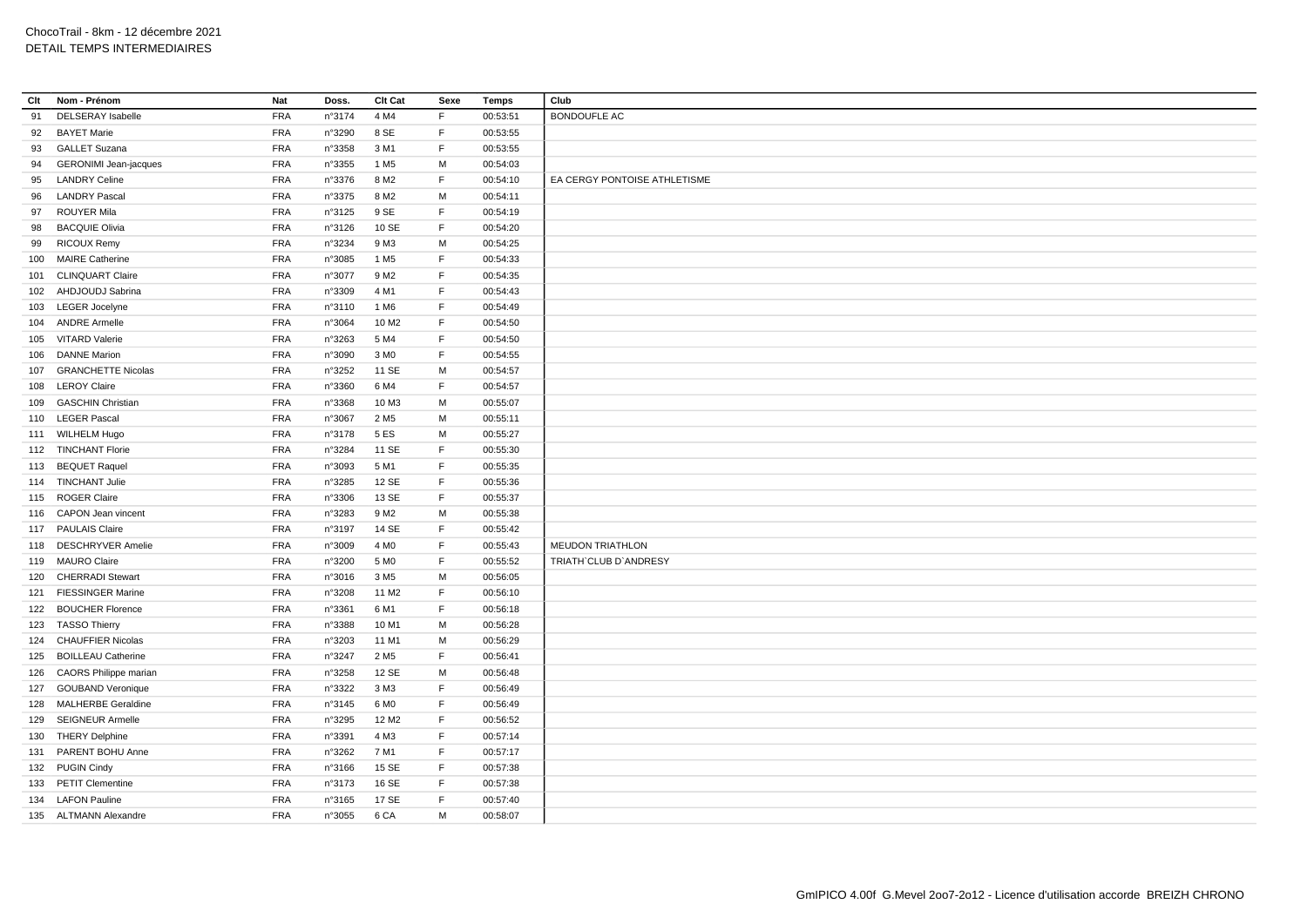| Clt | Nom - Prénom                                  | Nat        | Doss.  | Clt Cat                   | Sexe        | Temps    | Club                |
|-----|-----------------------------------------------|------------|--------|---------------------------|-------------|----------|---------------------|
| 136 | <b>JAMART Anne</b>                            | <b>FRA</b> | n°3037 | 8 M1                      | F.          | 00:58:09 |                     |
|     | 137 GAILLIEGUE Clarisse                       | <b>FRA</b> | n°3156 | 3 JU                      | F           | 00:58:09 |                     |
| 138 | <b>BARTH Meryl</b>                            | <b>FRA</b> | n°3087 | 10 M <sub>2</sub>         | М           | 00:58:16 |                     |
|     | 139 TUNCQ Dorjana                             | <b>FRA</b> | n°3144 | 13 M2                     | $\mathsf F$ | 00:58:24 |                     |
|     | 140 LE GALL Alexandra                         | <b>FRA</b> | n°3056 | 14 M <sub>2</sub>         | F           | 00:58:27 |                     |
|     | 141 MORY Lyna                                 | <b>FRA</b> | n°3070 | 5 ES                      | $\mathsf F$ | 00:58:28 |                     |
|     | 142 RIBEIRO Sandra                            | <b>FRA</b> | n°3017 | 15 M <sub>2</sub>         | F           | 00:58:30 |                     |
| 143 | <b>EBERHARDT Severine</b>                     | <b>FRA</b> | n°3387 | 5 M3                      | F           | 00:58:45 |                     |
|     | 144 BOULANGER Aurelie                         | <b>FRA</b> | n°3089 | 7 M <sub>0</sub>          | F           | 00:59:00 |                     |
|     | 145 CARON Patricia                            | <b>FRA</b> | n°3088 | 16 M <sub>2</sub>         | F           | 00:59:02 |                     |
|     | 146 NIGAR Archange                            | <b>FRA</b> | n°3063 | 13 SE                     | M           | 00:59:13 |                     |
| 147 | <b>CHAN Frederic</b>                          | <b>FRA</b> | n°3305 | 8 M <sub>0</sub>          | М           | 00:59:17 |                     |
| 148 | <b>BOUSCAUD COURBET Florence</b>              | <b>FRA</b> | n°3049 | 17 M2                     | F           | 00:59:19 |                     |
| 149 | <b>SABIN Benedicte</b>                        | <b>FRA</b> | n°3062 | 18 SE                     | F           | 00:59:19 |                     |
| 150 | <b>MOIZAN Annie</b>                           | <b>FRA</b> | n°3071 | 2 M <sub>6</sub>          | F           | 00:59:21 |                     |
| 151 | <b>CHRISTINA Albert</b>                       | <b>FRA</b> | n°3268 | 18 M2                     | F           | 00:59:23 |                     |
|     | 152 MARTIN Leslie                             | <b>FRA</b> | n°3053 | 19 SE                     | F           | 00:59:25 |                     |
|     | 153 DUPEU Marie                               | <b>FRA</b> | n°3274 | 8 M <sub>0</sub>          | F           | 00:59:25 |                     |
|     | 154 ALBERT Fabrice                            | <b>FRA</b> | n°3269 | 11 M <sub>2</sub>         | м           | 00:59:27 |                     |
|     | 155 PEULVAST Melanie                          | <b>FRA</b> | n°3273 | 9 M1                      | F           | 00:59:27 |                     |
|     | <b>DUPAS Adeline</b>                          | <b>FRA</b> | n°3210 | 9 M <sub>0</sub>          | F           | 00:59:34 | TRI TEAM ST GERMAIN |
| 156 | <b>SCHNEIDER Aurore</b>                       | <b>FRA</b> |        | 10 MO                     | F           | 00:59:44 |                     |
| 157 |                                               | <b>FRA</b> | n°3338 |                           |             |          |                     |
| 158 | <b>CHOTEAU Benoit</b><br><b>GONON Jessica</b> | <b>FRA</b> | n°3024 | 9 M <sub>0</sub><br>20 SE | м<br>F      | 00:59:44 |                     |
| 159 |                                               |            | n°3353 |                           | F           | 00:59:44 |                     |
| 160 | <b>SCHNEIDER Melaine</b>                      | <b>FRA</b> | n°3356 | 11 M <sub>0</sub>         |             | 00:59:46 |                     |
|     | 161 LARIF Naim                                | <b>FRA</b> | n°3114 | 14 SE                     | M           | 00:59:49 |                     |
| 162 | <b>OZANNE Sonia</b>                           | <b>FRA</b> | n°3243 | 10 M1                     | F           | 00:59:50 |                     |
|     | 163 WATRY Severine                            | <b>FRA</b> | n°3357 | 12 M <sub>0</sub>         | E           | 00:59:51 |                     |
| 164 | <b>PLARD Megaeline</b>                        | <b>FRA</b> | n°3321 | 21 SE                     | $\mathsf F$ | 00:59:52 |                     |
| 165 | <b>LAMOUCHE Timothe</b>                       | <b>FRA</b> | n°3172 | 7 CA                      | М           | 00:59:52 |                     |
| 166 | <b>TIRARD Floriane</b>                        | <b>FRA</b> | n°3113 | 22 SE                     | F           | 00:59:52 |                     |
| 167 | <b>BAELEN Marie</b>                           | <b>FRA</b> | n°3136 | 23 SE                     | F           | 00:59:55 |                     |
| 168 | <b>GAVALDA Harmony</b>                        | <b>FRA</b> | n°3039 | 24 SE                     | F           | 00:59:56 |                     |
| 169 | <b>BONNEGRACE Nathalie</b>                    | <b>FRA</b> | n°3140 | 6 M3                      | F           | 01:00:08 |                     |
| 170 | <b>WILHELM Eric</b>                           | <b>FRA</b> | n°3179 | 4 M4                      | M           | 01:00:11 |                     |
|     | 171 ROBINET Nicolas                           | <b>FRA</b> | n°3340 | 12 M <sub>2</sub>         | М           | 01:00:13 |                     |
|     | 172 MOHAMMAD Ali                              | <b>FRA</b> | n°3341 | 13 M2                     | м           | 01:00:16 |                     |
|     | 173 VIGNIER Damien                            | <b>FRA</b> | n°3342 | 14 M <sub>2</sub>         | M           | 01:00:17 |                     |
|     | 174 LE QUERRIOU Claudia                       | <b>FRA</b> | n°3277 | 25 SE                     | F           | 01:00:20 |                     |
|     | 175 COSTA Maeva                               | <b>FRA</b> | n°3363 | 6ES                       | F           | 01:00:30 |                     |
|     | 176 DALLAIS Jean-baptiste                     | <b>FRA</b> | n°3220 | 12 M1                     | M           | 01:00:36 |                     |
|     | 177 GUENNOC Nicolas                           | <b>FRA</b> | n°3385 | 15 M2                     | M           | 01:00:39 |                     |
|     | 178 NOWAK Marianne                            | <b>FRA</b> | n°3160 | 11 M1                     | F           | 01:00:39 |                     |
| 179 | <b>ROULANCE Leslie</b>                        | <b>FRA</b> | n°3091 | 12 M1                     | F           | 01:00:47 |                     |
|     | 180 GAGNEPAIN Christine                       | <b>FRA</b> | n°3121 | 7 M3                      | F           | 01:00:48 |                     |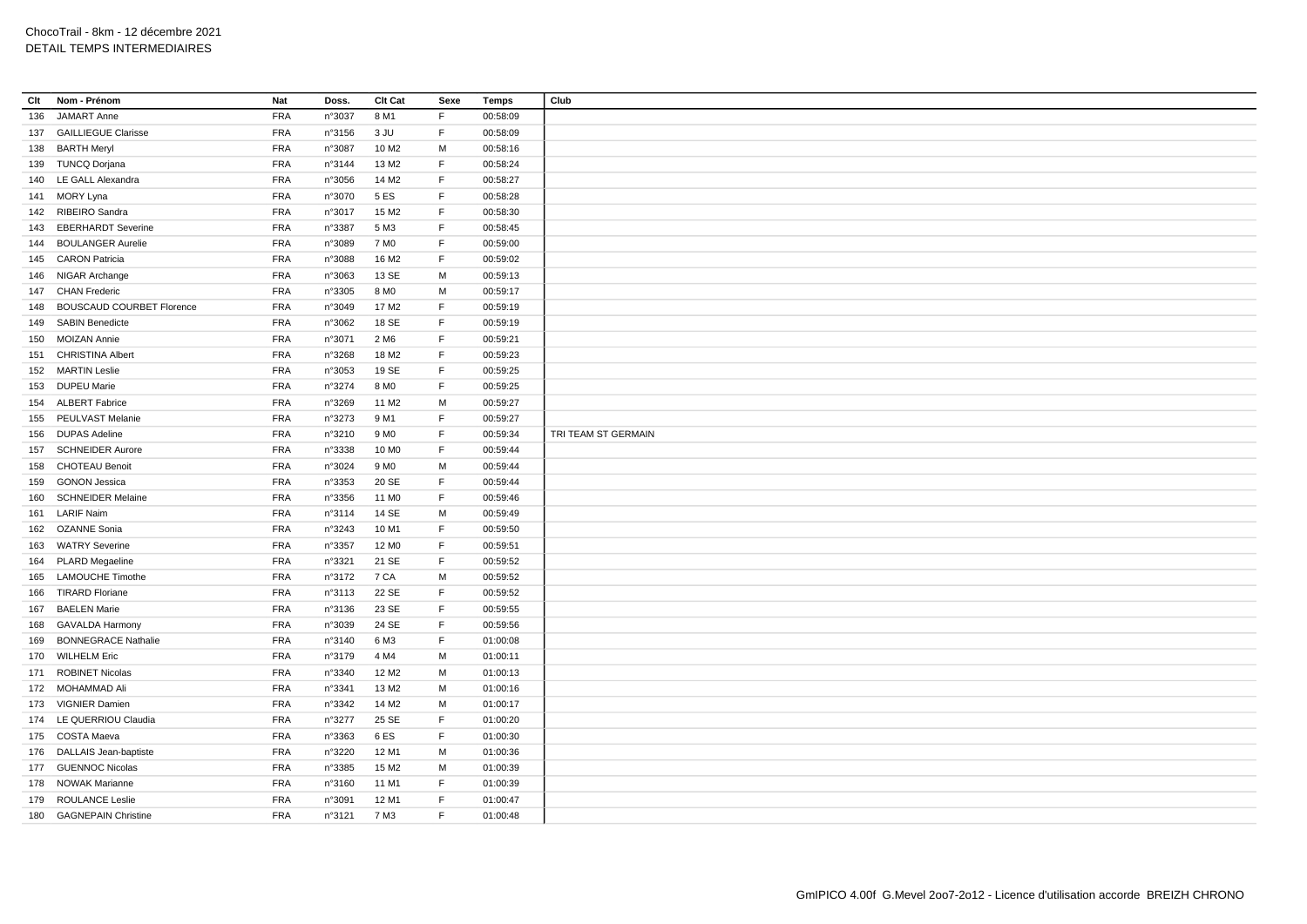| Clt | Nom - Prénom              | Nat        | Doss.  | Clt Cat           | Sexe | Temps    | Club                         |
|-----|---------------------------|------------|--------|-------------------|------|----------|------------------------------|
| 181 | <b>WILLOCQ Anais</b>      | <b>FRA</b> | n°3279 | 13 MO             | F    | 01:00:48 |                              |
|     | 182 THILLOU Marion        | <b>FRA</b> | n°3221 | 13 M1             | F.   | 01:00:49 |                              |
|     | 183 LE CORRE Marion       | FRA        | n°3236 | 19 M <sub>2</sub> | F    | 01:00:49 |                              |
| 184 | JOUIN Candice             | <b>FRA</b> | n°3255 | 26 SE             | F.   | 01:01:06 |                              |
|     | 185 NIERES Carine         | <b>FRA</b> | n°3060 | 20 M <sub>2</sub> | F    | 01:01:07 |                              |
|     | 186 BOULAY Aude           | <b>FRA</b> | n°3304 | 14 M1             | F    | 01:01:13 |                              |
|     | 187 KADDOUM Nada          | FRA        | n°3137 | 21 M <sub>2</sub> | F    | 01:01:16 |                              |
|     | 188 LAISNEY Katia         | <b>FRA</b> | n°3189 | 15 M1             | F    | 01:01:26 |                              |
|     | 189 MAGRINO Melanie       | <b>FRA</b> | n°3187 | 16 M1             | F.   | 01:01:38 |                              |
|     | 190 LE GOFF Erwan         | <b>FRA</b> | n°3061 | 13 M1             | M    | 01:01:42 |                              |
|     | 191 ANDRIEU Aurelie       | <b>FRA</b> | n°3240 | 17 M1             | E    | 01:01:48 |                              |
|     | 192 MOREAU Sebastien      | <b>FRA</b> | n°3241 | 15 SE             | М    | 01:02:02 |                              |
|     | 193 L'HOURS Sandrine      | <b>FRA</b> | n°3272 | 14 M <sub>0</sub> | F    | 01:02:02 |                              |
|     | 194 LOURO Astrid          | <b>FRA</b> | n°3158 | 27 SE             | F    | 01:02:05 |                              |
|     | 195 CATHERINEAU Serge     | <b>FRA</b> | n°3004 | 4 M <sub>5</sub>  | м    | 01:02:13 |                              |
|     | 196 COLIN Laurence        | <b>FRA</b> | n°3127 | 8 M3              | F    | 01:02:16 | C.L.O.C. ACHERES             |
|     | 197 FRANCOIS Valentin     | <b>FRA</b> | n°3131 | 16 SE             | M    | 01:02:19 | C.L.O.C. ACHERES             |
|     | 198 GODET Sylvie          | <b>FRA</b> | n°3334 | 7 M4              | F    | 01:02:20 |                              |
|     | 199 ALTMANN Loic          | <b>FRA</b> | n°3054 | 14 M1             | М    | 01:02:23 |                              |
|     | 200 SEBASTIAO Ines        | <b>FRA</b> | n°3365 | 28 SE             | F    | 01:02:31 |                              |
| 201 | HEKIMIAN Vanessa          | <b>FRA</b> | n°3181 | 18 M1             | F.   | 01:02:51 |                              |
|     | 202 GREGORY Cerou         | <b>FRA</b> | n°3180 | 16 M <sub>2</sub> | М    | 01:02:53 |                              |
|     | 203 PEETERS Elisabeth     | <b>FRA</b> | n°3245 | 9 M3              | F    | 01:02:53 | <b>VERNOUILLET ATHLE</b>     |
|     | 204 GASCHIN Delphine      | <b>FRA</b> | n°3367 | 22 M <sub>2</sub> | F    | 01:03:05 |                              |
| 205 | <b>HOUZIAUX Stephanie</b> | <b>FRA</b> | n°3196 | 23 M <sub>2</sub> | F.   | 01:03:12 |                              |
|     | 206 CILINGIR Osman        | <b>FRA</b> | n°3320 | 17 SE             | М    | 01:03:14 |                              |
| 207 | RICHARD Jean-michel       | <b>FRA</b> | n°3130 | 5 M <sub>5</sub>  | М    | 01:03:14 |                              |
|     | 208 ICHARD Marie laure    | FRA        | n°3050 | 19 M1             | F    | 01:03:27 |                              |
|     | 209 PINAULT Frederic      | <b>FRA</b> | n°3329 | 11 M3             | M    | 01:03:35 | EA CERGY PONTOISE ATHLETISME |
|     | 210 GROSEIL Aurelia       | <b>FRA</b> | n°3330 | 20 M1             | F    | 01:03:37 | EA CERGY PONTOISE ATHLETISME |
|     | 211 WENDLING To-uyen      | <b>FRA</b> | n°3315 | 29 SE             | F    | 01:03:49 |                              |
|     | 212 DELCOURT Nadege       | <b>FRA</b> | n°3205 | 21 M1             | F    | 01:03:49 |                              |
|     | 213 SOPHIE Bertrand       | <b>FRA</b> | n°3317 | 10 MO             | М    | 01:03:52 |                              |
|     | 214 PIOGER Florence       | <b>FRA</b> | n°3012 | 24 M <sub>2</sub> | F.   | 01:03:54 |                              |
|     | 215 GOUPY Karine          | <b>FRA</b> | n°3280 | 25 M2             | F    | 01:03:59 |                              |
|     | 216 BONIGEN Julie         | <b>FRA</b> | n°3213 | 30 SE             | F    | 01:04:01 |                              |
|     | 217 ROBERT Prisca         | <b>FRA</b> | n°3235 | 22 M1             | F    | 01:04:01 |                              |
|     | 218 CLAVEQUIN Patrick     | <b>FRA</b> | n°3031 | 2 M <sub>6</sub>  | М    | 01:04:02 |                              |
|     | 219 BRUNA Pascale         | <b>FRA</b> | n°3059 | 26 M <sub>2</sub> | F.   | 01:04:03 |                              |
| 220 | <b>HEDIN GAIOLA Alice</b> | <b>FRA</b> | n°3073 | 27 M2             | F    | 01:04:03 |                              |
|     | 221 BOILLEAU Pascal       | <b>FRA</b> | n°3246 | 6 M <sub>5</sub>  | м    | 01:04:04 |                              |
| 222 | <b>JADE Sophie</b>        | <b>FRA</b> | n°3079 | 28 M <sub>2</sub> | F.   | 01:04:04 |                              |
|     | 223 MERCIER Nicolas       | <b>FRA</b> | n°3314 | 12 M3             | M    | 01:04:05 |                              |
|     | 224 LANGLOIS Yvanna       | <b>FRA</b> | n°3313 | 29 M <sub>2</sub> | F    | 01:04:08 |                              |
|     | 225 DORO Isaure           | <b>FRA</b> | n°3098 | <b>7 ES</b>       | F    | 01:04:08 |                              |
|     |                           |            |        |                   |      |          |                              |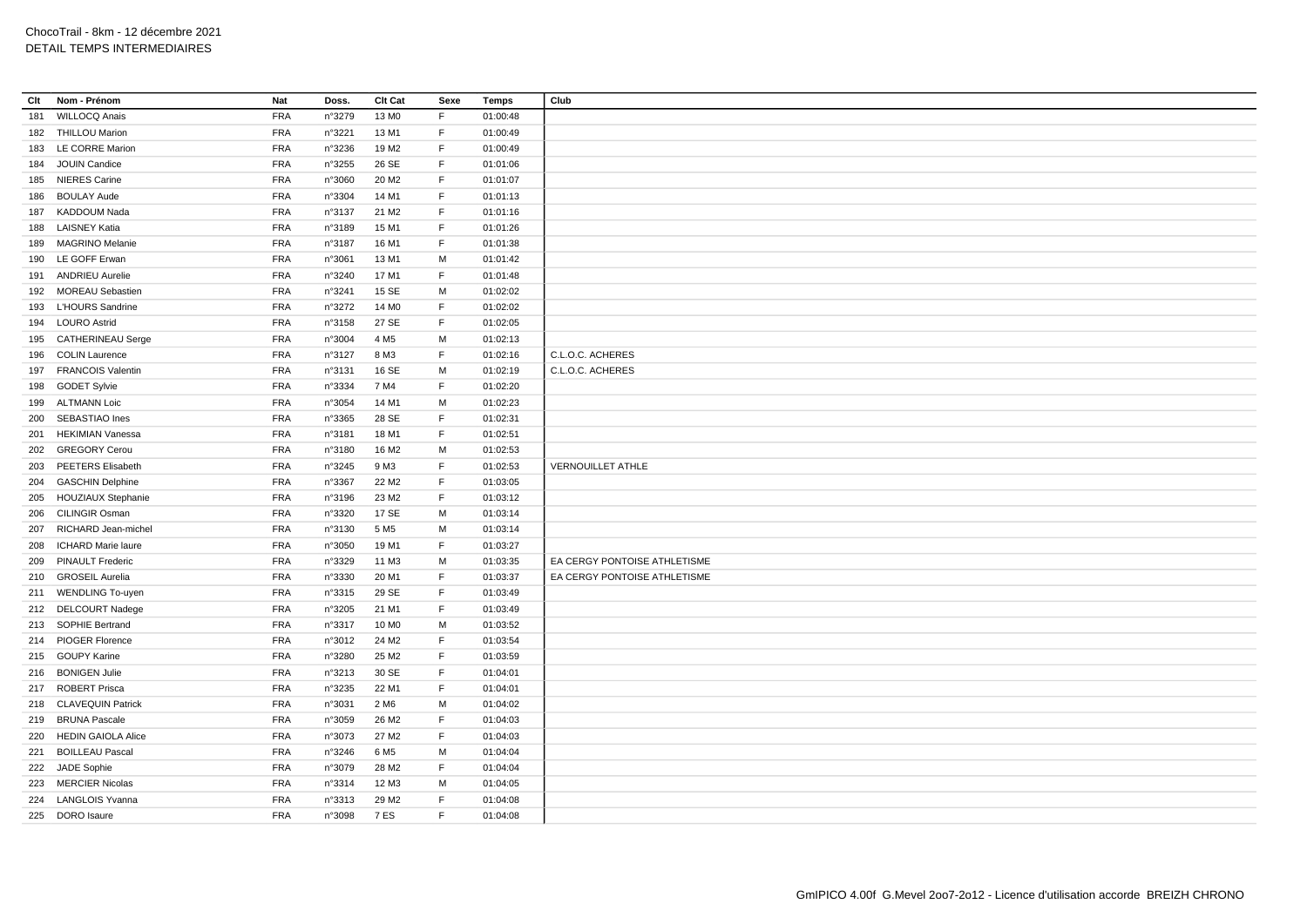| Clt | Nom - Prénom              | Nat        | Doss.  | Clt Cat           | Sexe        | <b>Temps</b> | Club                    |
|-----|---------------------------|------------|--------|-------------------|-------------|--------------|-------------------------|
| 226 | LEVESQUES Jeanne          | <b>FRA</b> | n°3101 | 31 SE             | F           | 01:04:08     |                         |
|     | 227 LE THIEC Camille      | <b>FRA</b> | n°3248 | 32 SE             | F.          | 01:04:19     |                         |
|     | 228 LECOQ Marie           | <b>FRA</b> | n°3041 | 33 SE             | F           | 01:04:20     | CA ORSAY TRIATHLON      |
| 229 | <b>RICHER Marie-laure</b> | <b>FRA</b> | n°3115 | 23 M1             | F           | 01:04:51     |                         |
| 230 | <b>DOULLE Paule</b>       | <b>FRA</b> | n°3028 | 30 M <sub>2</sub> | F           | 01:04:59     |                         |
|     | 231 BOUTRY Coraline       | <b>FRA</b> | n°3333 | 34 SE             | $\mathsf F$ | 01:05:06     |                         |
|     | 232 TUTARD Emmanuelle     | <b>FRA</b> | n°3103 | 8 M4              | E           | 01:05:11     |                         |
| 233 | <b>CHARLES Cathie</b>     | <b>FRA</b> | n°3023 | 31 M2             | F           | 01:05:20     |                         |
|     | 234 JARD Sabine           | <b>FRA</b> | n°3149 | 32 M2             | F           | 01:05:26     |                         |
| 235 | <b>BULARD Sebastien</b>   | <b>FRA</b> | n°3325 | 11 M <sub>0</sub> | M           | 01:05:30     |                         |
| 236 | <b>PINTO Ludivine</b>     | <b>FRA</b> | n°3308 | 35 SE             | F           | 01:05:35     |                         |
| 237 | <b>MATHIEU Karine</b>     | <b>FRA</b> | n°3359 | 10 M3             | F           | 01:05:46     |                         |
| 238 | CYTWINSKI Anastazia       | <b>FRA</b> | n°3047 | 8 ES              | F           | 01:05:47     |                         |
| 239 | <b>MACHU Stephanie</b>    | <b>FRA</b> | n°3083 | 33 M2             | F           | 01:06:09     |                         |
|     | 240 MAILLOT Aurelie       | <b>FRA</b> | n°3075 | 24 M1             | F           | 01:06:18     |                         |
|     | 241 MAILLOT Patrice       | <b>FRA</b> | n°3348 | 17 M <sub>2</sub> | M           | 01:06:18     |                         |
| 242 | <b>ECOUTIN Lise</b>       | <b>FRA</b> | n°3366 | 36 SE             | F           | 01:06:43     |                         |
|     | 243 KITTEN Arnaud         | <b>FRA</b> | n°3227 | 18 M2             | М           | 01:06:45     |                         |
| 244 | <b>GOANVIC Christelle</b> | <b>FRA</b> | n°3384 | 9 M4              | F           | 01:06:52     |                         |
|     | 245 PELCHAT Chrstel       | <b>FRA</b> | n°3316 | 34 M2             | F           | 01:07:02     |                         |
|     | <b>SIMSON Sylvie</b>      | <b>FRA</b> | n°3242 | 3 M <sub>5</sub>  | F           | 01:07:07     |                         |
| 246 |                           |            |        |                   |             |              |                         |
|     | 247 DOULLE Dominique      | <b>FRA</b> | n°3027 | 5 M4              | M           | 01:07:31     |                         |
| 248 | EL YAGOUBI Fatiha         | <b>FRA</b> | n°3128 | 35 M2             | F           | 01:07:32     | C.L.O.C. ACHERES        |
| 249 | <b>SCHUFT Veronique</b>   | FRA        | n°3259 | 4 M <sub>5</sub>  | F           | 01:07:43     |                         |
| 250 | DEBAUCHEZ CAROFF Adeline  | <b>FRA</b> | n°3175 | 15 MO             | F           | 01:07:51     |                         |
| 251 | <b>DEBAUCHEZ Franck</b>   | <b>FRA</b> | n°3176 | 15 M1             | M           | 01:07:54     |                         |
| 252 | RIO Fabrice               | <b>FRA</b> | n°3188 | 12 M <sub>0</sub> | M           | 01:07:56     |                         |
| 253 | <b>BROSSET Julie</b>      | <b>FRA</b> | n°3105 | 16 M <sub>0</sub> | F           | 01:07:59     |                         |
| 254 | <b>SERUGUE Carole</b>     | <b>FRA</b> | n°3134 | 25 M1             | F           | 01:08:01     |                         |
| 255 | KOSZUL Marie-sophie       | <b>FRA</b> | n°3211 | 37 SE             | F           | 01:08:02     |                         |
| 256 | <b>LAYNE Aurelie</b>      | <b>FRA</b> | n°3096 | 17 M <sub>0</sub> | F           | 01:08:09     |                         |
| 257 | <b>DEMAS</b> Segolene     | <b>FRA</b> | n°3344 | 38 SE             | $\mathsf F$ | 01:08:10     | RED STAR CLUB CHAMPIGNY |
| 258 | <b>COUREL Celine</b>      | <b>FRA</b> | n°3076 | 36 M2             | F           | 01:08:21     |                         |
| 259 | <b>CHAVE Clement</b>      | <b>FRA</b> | n°3209 | 6ES               | M           | 01:08:25     |                         |
| 260 | PICANT Celine             | <b>FRA</b> | n°3035 | 18 M <sub>0</sub> | F           | 01:08:26     |                         |
| 261 | <b>MUSELET Nadine</b>     | <b>FRA</b> | n°3002 | 5 M <sub>5</sub>  | F           | 01:08:35     | SO HOUILLES             |
| 262 | <b>TOUTON Ludivine</b>    | <b>FRA</b> | n°3036 | 37 M2             | F           | 01:08:38     |                         |
| 263 | <b>MANSION Helene</b>     | <b>FRA</b> | n°3052 | 19 MO             | F           | 01:08:49     |                         |
|     | 264 GED Najette           | <b>FRA</b> | n°3040 | 20 MO             | F           | 01:08:51     |                         |
| 265 | <b>MALIGE Benedicte</b>   | <b>FRA</b> | n°3030 | 21 M <sub>0</sub> | F           | 01:08:55     |                         |
| 266 | ANKI Katia                | <b>FRA</b> | n°3303 | 39 SE             | F           | 01:08:59     |                         |
| 267 | <b>GLIGORIC Isabelle</b>  | <b>FRA</b> | n°3224 | 22 M <sub>0</sub> | F           | 01:09:28     |                         |
| 268 | <b>MACE Damien</b>        | FRA        | n°3223 | 13 M <sub>0</sub> | M           | 01:09:33     |                         |
| 269 | <b>BOISGARD Brigitte</b>  | <b>FRA</b> | n°3266 | 11 M3             | E           | 01:09:46     |                         |
|     | 270 COURBAUD Sophie       | <b>FRA</b> | n°3217 | 38 M2             | F.          | 01:09:50     |                         |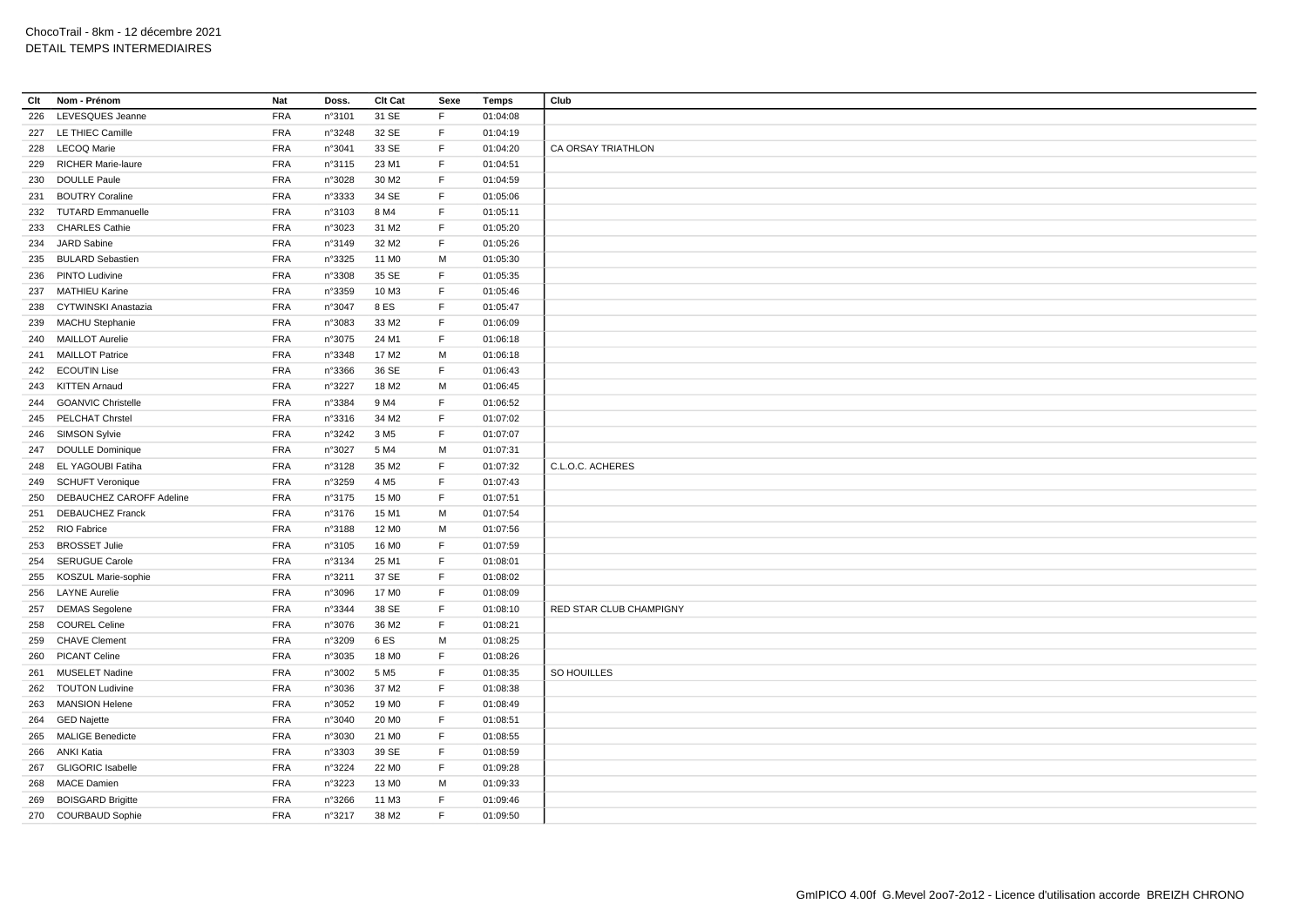| Clt | Nom - Prénom               | Nat        | Doss.  | Clt Cat           | Sexe        | <b>Temps</b> | Club                 |
|-----|----------------------------|------------|--------|-------------------|-------------|--------------|----------------------|
| 271 | <b>LAMBERT Elsa</b>        | <b>FRA</b> | n°3300 | 9 ES              | F           | 01:09:58     |                      |
|     | 272 YVON Stephane          | <b>FRA</b> | n°3301 | 13 M3             | M           | 01:09:59     |                      |
|     | 273 CHAUVEAU Amandine      | <b>FRA</b> | n°3018 | 23 MO             | F           | 01:10:15     |                      |
|     | 274 MARTINOT Vanessa       | <b>FRA</b> | n°3228 | 39 M2             | F           | 01:10:18     |                      |
|     | 275 MAKARAN Adeline        | <b>FRA</b> | n°3216 | 26 M1             | F           | 01:10:36     |                      |
|     | 276 SEIGNE Laura           | <b>FRA</b> | n°3204 | 40 SE             | F           | 01:10:37     |                      |
|     | 277 LAYNE Nadine           | <b>FRA</b> | n°3100 | 6 M <sub>5</sub>  | E           | 01:10:38     |                      |
| 278 | RANDAZZO Aurelie           | <b>FRA</b> | n°3029 | 24 M <sub>0</sub> | F           | 01:10:53     |                      |
| 279 | <b>MAHRI Leila</b>         | <b>FRA</b> | n°3195 | 12 M3             | $\mathsf F$ | 01:11:03     |                      |
| 280 | AZZOUZI Ebticem            | <b>FRA</b> | n°3184 | 27 M1             | F.          | 01:11:03     |                      |
| 281 | DE CASTRO Rose marie       | <b>FRA</b> | n°3202 | 10 M4             | -F          | 01:11:06     |                      |
|     | 282 HARDY Magali           | <b>FRA</b> | n°3157 | 41 SE             | F           | 01:11:18     |                      |
|     | <b>DUHAMEL Rosine</b>      | <b>FRA</b> | n°3152 | 13 M3             | F           | 01:11:21     |                      |
| 283 |                            |            |        |                   |             |              |                      |
| 284 | <b>CHAPELLE Cyril</b>      | <b>FRA</b> | n°3153 | 14 M3             | M           | 01:11:24     |                      |
|     | 285 COLIN Celine           | <b>FRA</b> | n°3307 | 40 M <sub>2</sub> | F.          | 01:11:34     |                      |
| 286 | <b>FOUCHE Veronique</b>    | <b>FRA</b> | n°3118 | 14 M3             | F           | 01:11:46     | <b>UA VERSAILLES</b> |
| 287 | PLOUZENNEC Laurence        | <b>FRA</b> | n°3251 | 15 M3             | F           | 01:12:05     |                      |
| 288 | <b>BARTHELEMY Camille</b>  | <b>FRA</b> | n°3229 | 42 SE             | F           | 01:12:45     |                      |
| 289 | <b>CALEIRO</b> Sophie      | <b>FRA</b> | n°3057 | 7 M <sub>5</sub>  | F           | 01:12:57     |                      |
| 290 | <b>LAUX Vainui</b>         | <b>FRA</b> | n°3159 | 25 MO             | F.          | 01:13:00     |                      |
|     | 291 LAROZE Christelle      | <b>FRA</b> | n°3164 | 16 M3             | F.          | 01:13:03     |                      |
| 292 | MOKOKO Vanessa             | <b>FRA</b> | n°3151 | 26 MO             | F           | 01:13:14     |                      |
| 293 | <b>MAGLOIRE Gabrielle</b>  | <b>FRA</b> | n°3044 | 43 SE             | F           | 01:13:16     |                      |
| 294 | <b>CHAPDELAINE Emeline</b> | <b>FRA</b> | n°3319 | 44 SE             | F           | 01:13:21     |                      |
| 295 | <b>HANO Laurene</b>        | <b>FRA</b> | n°3278 | 45 SE             | F           | 01:14:10     |                      |
| 296 | <b>TRAUTMANN Vincent</b>   | <b>FRA</b> | n°3237 | 14 M <sub>0</sub> | М           | 01:14:13     |                      |
|     | 297 ANGELINI Francois      | <b>FRA</b> | n°3106 | 15 M3             | M           | 01:14:33     |                      |
| 298 | <b>HOUILLES Maria</b>      | <b>FRA</b> | n°3011 | 8 M <sub>5</sub>  | E           | 01:15:05     | SO HOUILLES          |
| 299 | <b>CAMPERGUE Elodie</b>    | <b>FRA</b> | n°3043 | 46 SE             | F.          | 01:15:19     |                      |
| 300 | <b>SEIGNEURIN Charles</b>  | <b>FRA</b> | n°3386 | 15 MO             | M           | 01:15:33     |                      |
| 301 | <b>SANTOS Solen</b>        | <b>FRA</b> | n°3381 | 47 SE             | F           | 01:15:52     |                      |
| 302 | BENKABA LEVARDON Cecile    | <b>FRA</b> | n°3051 | 28 M1             | F           | 01:16:02     |                      |
| 303 | <b>TORPE Laura</b>         | <b>FRA</b> | n°3005 | 48 SE             | F           | 01:16:12     |                      |
|     | 304 CLOAREC Aude           | <b>FRA</b> | n°3015 | 49 SE             | F           | 01:16:13     |                      |
| 305 | <b>MERCIER Carole</b>      | FRA        | n°3006 | 41 M2             | F           | 01:16:14     | ANDRESY ATHLETISME   |
|     | 306 HERVILLARD Frederique  | <b>FRA</b> | n°3222 | 11 M4             | F           | 01:16:27     |                      |
| 307 | <b>GABSI Sonia</b>         | <b>FRA</b> | n°3132 | 42 M <sub>2</sub> | F           | 01:16:54     | C.L.O.C. ACHERES     |
| 308 | <b>DECATOIRE Florence</b>  | <b>FRA</b> | n°3244 | 9 M <sub>5</sub>  | F           | 01:17:04     |                      |
| 309 | <b>PONS Monique</b>        | <b>FRA</b> | n°3025 | 29 M1             | F           | 01:17:17     |                      |
| 310 | JACQUOT Adeline            | <b>FRA</b> | n°3078 | 17 M3             | F           | 01:18:59     |                      |
|     | 311 ANKI Myriam            | <b>FRA</b> | n°3139 | 50 SE             | F           | 01:19:08     |                      |
|     | 312 DJELLIT Habib          | <b>FRA</b> | n°3271 | 16 M1             | M           | 01:19:35     |                      |
|     | 313 DJELLIT Janate         | <b>FRA</b> | n°3270 | 27 M <sub>0</sub> | F           | 01:19:38     |                      |
|     | 314 BARTOLOMEO Anne        | <b>FRA</b> | n°3129 | 43 M2             | E           | 01:21:02     | C.L.O.C. ACHERES     |
|     | 315 LOUVENCOURT Xavier     | <b>FRA</b> | n°3311 | 3 M <sub>6</sub>  | M           | 01:23:22     | ANDRESY ATHLETISME   |
|     |                            |            |        |                   |             |              |                      |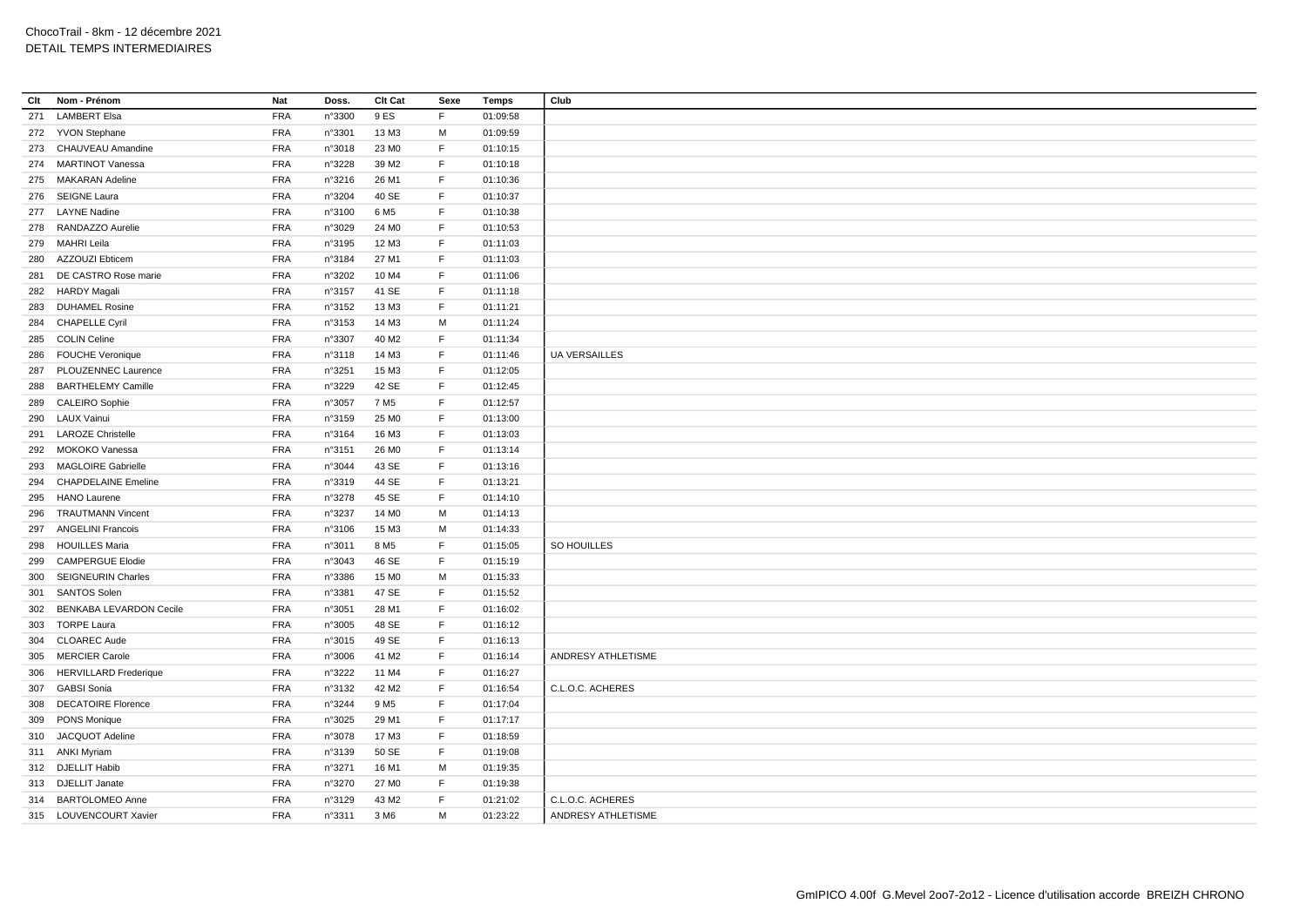| Clt | Nom - Prénom                    | Nat        | Doss.  | Clt Cat           | Sexe        | <b>Temps</b> | Club                          |
|-----|---------------------------------|------------|--------|-------------------|-------------|--------------|-------------------------------|
| 316 | <b>LEDENT Sabine</b>            | <b>FRA</b> | n°3120 | 44 M2             | F           | 01:24:17     |                               |
|     | 317 CHAILLOU Carine             | <b>FRA</b> | n°3186 | 45 M2             | F.          | 01:24:33     |                               |
| 318 | <b>BOURNEUF Cecile</b>          | <b>FRA</b> | n°3232 | 28 M <sub>0</sub> | F           | 01:27:56     |                               |
| 319 | <b>MARQUES Corinne</b>          | <b>FRA</b> | n°3155 | 12 M4             | F           | 01:28:20     |                               |
| 320 | <b>MARQUES Patrick</b>          | <b>FRA</b> | n°3154 | 6 M4              | M           | 01:29:05     |                               |
|     | 321 KHELIL Raja                 | <b>FRA</b> | n°3261 | 51 SE             | F           | 01:30:10     |                               |
|     | 322 EVRARD Sophie               | <b>FRA</b> | n°3249 | 30 M1             | F           | 01:30:12     |                               |
| 323 | <b>GRUDE</b> Isabelle           | <b>FRA</b> | n°3107 | 13 M4             | F.          | 01:33:12     |                               |
|     | DNS FIESSINGER Paul             | <b>FRA</b> | n°3207 | 0 CA              | M           | 00:00:00     |                               |
|     | DNS FIZELLIER Eva               | <b>FRA</b> | n°3169 | 0 SE              | F           | 00:00:00     |                               |
|     | DNS FOIS Fabrice                | <b>FRA</b> | n°3045 | 0 M2              | M           | 00:00:00     |                               |
|     | DNS FRANCHI Juliette            | <b>FRA</b> | n°3168 | 0 M <sub>0</sub>  | F           | 00:00:00     |                               |
|     | DNS GOMES Caroline              | <b>FRA</b> | n°3146 | 0 M <sub>2</sub>  | F           | 00:00:00     |                               |
|     | DNS GUYOMARCH Christelle        | <b>FRA</b> | n°3001 | 0 M <sub>2</sub>  | F           | 00:00:00     |                               |
|     | DNS HADJOU Adel                 | <b>FRA</b> | n°3350 | 0 CA              | M           | 00:00:00     | EA CERGY PONTOISE ATHLETISME  |
|     | DNS HADJOU Sabrina              | <b>FRA</b> | n°3349 | 0 M <sub>2</sub>  | F           | 00:00:00     | EA CERGY PONTOISE ATHLETISME  |
|     | DNS JEANSONNIE Sandra           | <b>FRA</b> | n°3292 | 0 M3              | F           | 00:00:00     |                               |
|     | DNS KASDALI Dalia               | <b>FRA</b> | n°3193 | 0 SE              | F           | 00:00:00     |                               |
|     | DNS KASDALI Yasmine             | <b>FRA</b> | n°3192 | 0 M4              | $\mathsf F$ | 00:00:00     |                               |
|     | DNS KEGET Eve                   | FRA        | n°3214 | 0 M1              | $\mathsf F$ | 00:00:00     |                               |
|     | DNS KEVIN Couvet                | <b>FRA</b> | n°3010 | 0 M <sub>0</sub>  | M           | 00:00:00     |                               |
|     | DNS LE CORRE Marion             | <b>FRA</b> | n°3226 | 0 M2              | F           | 00:00:00     | FOULEES DE ST GERMAIN EN LAYE |
|     | DNS LECLEIR Jehane              | <b>FRA</b> | n°3378 | 0 SE              | F           | 00:00:00     |                               |
|     | DNS LHUILLIER Sabrina           | <b>FRA</b> | n°3026 | 0 M1              | $\mathsf F$ | 00:00:00     | SL VAUREAL ATHLETISME         |
|     | DNS LINOTTE-COIGNAC Catherine   | <b>FRA</b> | n°3250 | 0 M4              | F           | 00:00:00     |                               |
|     | DNS MALLET Olivia               | <b>FRA</b> | n°3287 | 0 M3              | $\mathsf F$ | 00:00:00     |                               |
|     | DNS MARTIN Maxime               | <b>FRA</b> | n°3097 | 0 SE              | M           | 00:00:00     |                               |
|     | DNS MARTINS Manuel              | <b>FRA</b> | n°3122 | 0 M <sub>2</sub>  | M           | 00:00:00     |                               |
|     | DNS MENDES Maria                | <b>FRA</b> | n°3346 | 0 M3              | F           | 00:00:00     |                               |
|     | DNS MENDES Patrick              | <b>FRA</b> | n°3345 | 0 M3              | F           | 00:00:00     |                               |
|     | DNS MERIAUX Claire              | <b>FRA</b> | n°3206 | 0 SE              | F           | 00:00:00     |                               |
|     | DNS MOULIN Clara                | <b>FRA</b> | n°3238 | 0 JU              | F           | 00:00:00     |                               |
|     | DNS MOULIN Nicolas              | <b>FRA</b> | n°3239 | 0 M2              | M           | 00:00:00     |                               |
|     | DNS NETTERSHEIM Anne-emmanuelle | <b>FRA</b> | n°3198 | 0 M1              | F           | 00:00:00     |                               |
|     | DNS NICOLAS Agnes               | <b>FRA</b> | n°3141 | 0 M <sub>2</sub>  | F           | 00:00:00     |                               |
|     | DNS NICOLAS Sebastien           | <b>FRA</b> | n°3142 | 0 M <sub>2</sub>  | M           | 00:00:00     |                               |
|     | DNS OTTENWAELTER Thibaud        | <b>FRA</b> | n°3119 | 0 SE              | M           | 00:00:00     | CHAVILLE ATHLETISME           |
|     | DNS OZANNE Tristan              | <b>FRA</b> | n°3108 | 0 SE              | M           | 00:00:00     |                               |
|     | DNS PERRAUDIN Cecile            | <b>FRA</b> | n°3034 | 0 M1              | F           | 00:00:00     |                               |
|     | DNS PERRIN Henri-pierre         | <b>FRA</b> | n°3082 | 0 M1              | M           | 00:00:00     |                               |
|     | DNS PERROT Florian              | <b>FRA</b> | n°3020 | 0 M <sub>2</sub>  | M           | 00:00:00     | RMA PARIS TRIATHLON           |
|     | DNS PERROT Valentin             | <b>FRA</b> | n°3021 | 0 JU              | M           | 00:00:00     |                               |
|     | DNS PEYSSONNEL Sophie           | <b>FRA</b> | n°3194 | 0 M <sub>2</sub>  | F           | 00:00:00     |                               |
|     | DNS PHILIPPE Edwige             | <b>FRA</b> | n°3003 | 0 SE              | F           | 00:00:00     |                               |
|     | DNS ALANDETE Juan               | <b>FRA</b> | n°3032 | 0 M <sub>0</sub>  | M           | 00:00:00     |                               |
|     |                                 |            |        |                   |             |              |                               |